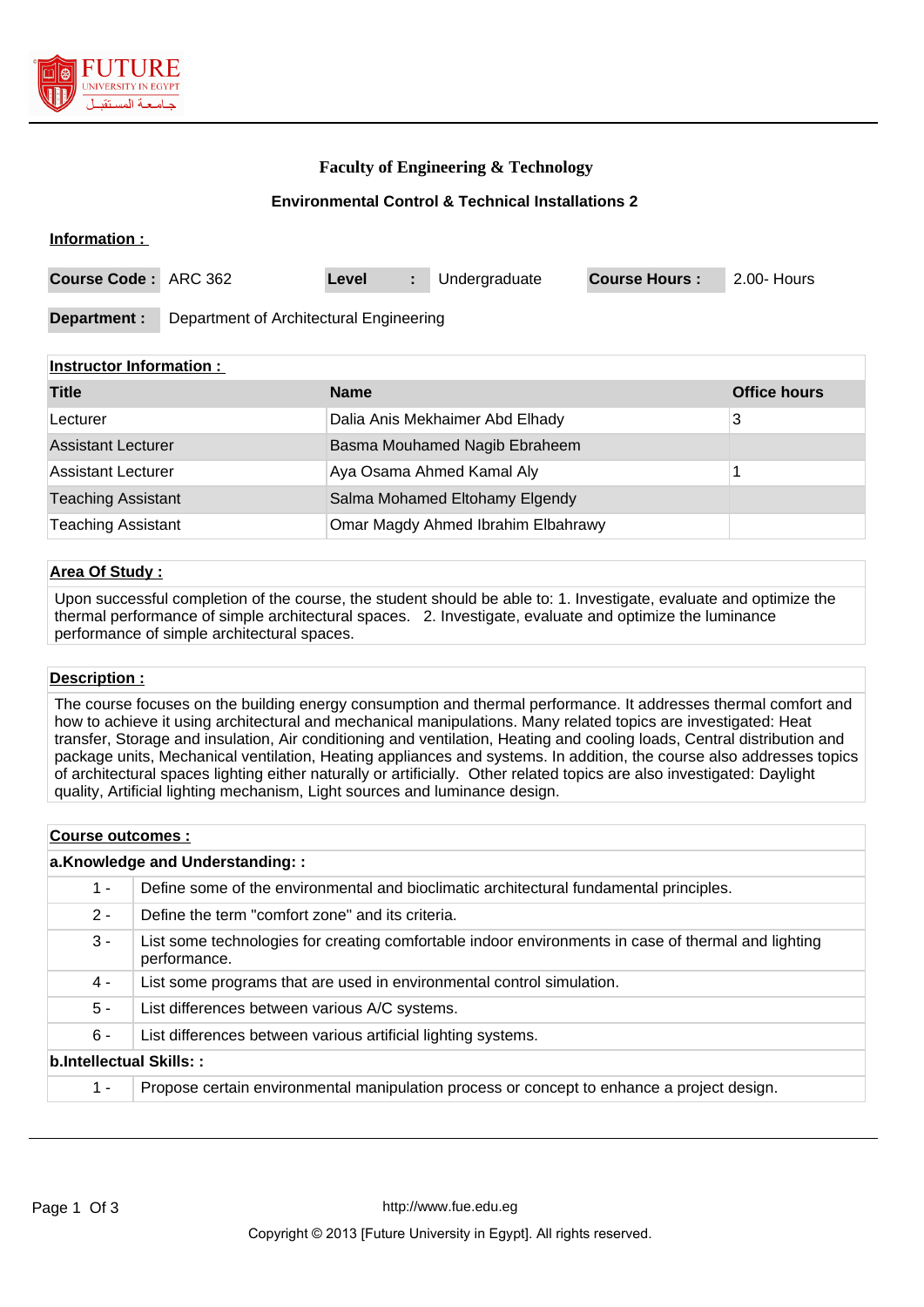

| $2 -$                                  | Analyze the impacts of some environmental issues such as climatic conditions, thermal performance,<br>and lighting performance on the building design. |  |  |  |
|----------------------------------------|--------------------------------------------------------------------------------------------------------------------------------------------------------|--|--|--|
| $3 -$                                  | Calculate the cooling load for air conditioning.                                                                                                       |  |  |  |
| 4 -                                    | Choose the proper lux according to the space function.                                                                                                 |  |  |  |
| $5 -$                                  | Evaluate the results of the analytical studies and conclude with architectural solutions and design<br>requirements                                    |  |  |  |
| $6 -$                                  | Choose the proper digital software of Luminal and thermal analysis.                                                                                    |  |  |  |
| c. Professional and Practical Skills:: |                                                                                                                                                        |  |  |  |
| $1 -$                                  | Apply architectural environmental control techniques or methods to enhance the design of a building<br>according to climatic requirements.             |  |  |  |
| $2 -$                                  | Apply digital software to analyze and evaluate the lighting and thermal behavior of the building.                                                      |  |  |  |
| $3 -$                                  | Apply field measuring tools to indicate the sound and lighting performance of architectural spaces.                                                    |  |  |  |
| d. General and Transferable Skills::   |                                                                                                                                                        |  |  |  |
| $1 -$                                  | Search for relevant information                                                                                                                        |  |  |  |
| $2 -$                                  |                                                                                                                                                        |  |  |  |
| $3 -$                                  |                                                                                                                                                        |  |  |  |

# **Course Topic And Contents :**

| <b>Topic</b>                                                                                   | No. of hours Lecture |   | <b>Tutorial / Practical</b> |
|------------------------------------------------------------------------------------------------|----------------------|---|-----------------------------|
| Developing the relationship between human, building and natural<br>environment<br>through ages | 3                    | 2 |                             |
| Lighting and Daylighting-introduction                                                          | 3                    | 2 |                             |
| Lighting and Daylighting-Methods of Analyzing Daylighting                                      | 3                    | 2 |                             |
| Lighting and Daylighting- Glare                                                                | 3                    | 2 |                             |
| Artificial Lighting systems                                                                    | 3                    | 2 |                             |
| <b>Thermal Comfort - Human Factors</b>                                                         | 3                    | 2 |                             |
| <b>Thermal Envelope-Glazing</b>                                                                | 3                    | 2 |                             |
| <b>Thermal Envelope-Ventilation</b>                                                            | 3                    | 2 |                             |
| <b>Thermal Envelope-Insulation</b>                                                             | 3                    | 2 |                             |
| Passive Solar Heating and Cooling                                                              | 3                    | 2 |                             |
| Air conditioning systems                                                                       | 6                    | 4 | 2                           |
| Cooling load calculations                                                                      | 3                    | 2 |                             |
| Final project Discussion                                                                       | 6                    | 4 | 2                           |

| <b>Teaching And Learning Methodologies:</b> |  |  |  |
|---------------------------------------------|--|--|--|
| Lectures.                                   |  |  |  |
| Research and assignments.                   |  |  |  |
| project                                     |  |  |  |